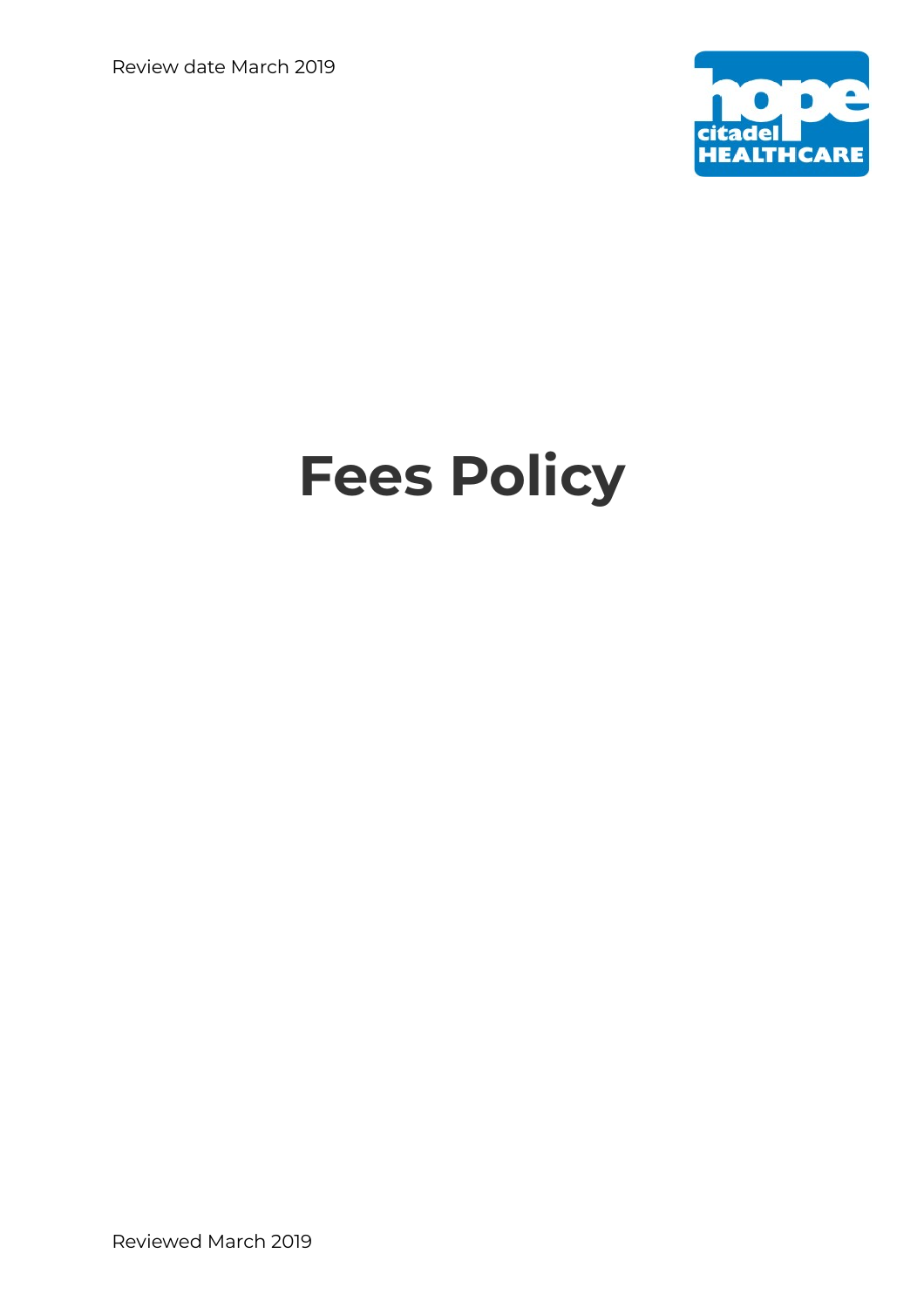#### **Background**

Hope Citadel Healthcare is able to apply fees to work undertaken by practice staff and clinicians which is outside of the core NHS services for which Doctors / the practice are paid. The fees cover any costs of undertaking the work.

Examples of non-NHS services for which GPs can charge their NHS patients are:

- Signing passport application forms
- Certain travel vaccinations
- Private medical insurance reports
- Holiday cancellation claim forms
- Referral for private care forms
- Letters requested by, or on behalf of, the patient

Examples of non-NHS services for which GPs can charge other institutions are:

- Medical reports for an insurance company
- Some reports for the DSS/Benefits Agency
- Examinations of local authority employees

The list of Hope Citadel's fees are displayed prominently in each practice reception and copies are held within the clinical rooms for reference. If a patient or external agency is to pay a fee then they must be told, before the work is started, how much it will be and what they will get for the fee.

Where requested, an invoice will be sent to state the fee amount. The fee must be paid before the work is handed over to the patient or sent to the external agency / solicitor. Once the fee has been made, the work will be completed within 7 days unless otherwise stated.

If travel vaccines consist of multiple doses, the full cost of all the vaccines must be paid before the first one is administered.

Hope Citadel accepts cash, cheque and electronic payment (paypal) as payment methods. We are unable to offer credit as Hope Citadel does not have a consumer credit license. Once a fee is paid they patient or external agency will be given a receipt of payment.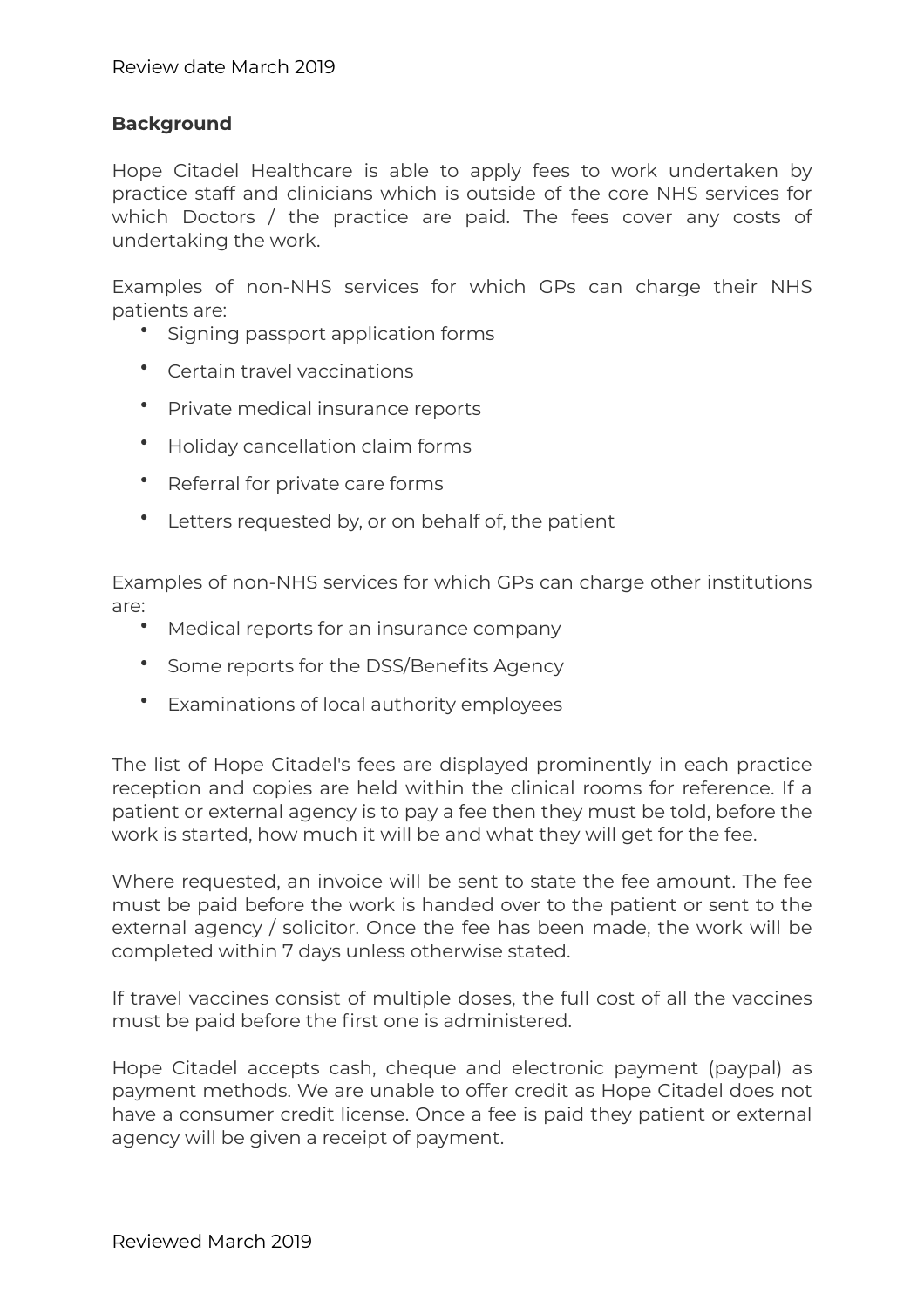## **GP PRIVATE FEES FOR NON-NHS WORK**

**These fees are payable upon collection of form, certificate or letter, or when a medical is carried out. Please note that we are not able to offer credit as we do not have a Consumer Credit Licence.** 

### **Private Fees**

| <b>Private Consultation</b>                             | £80 (includes private<br>prescription)                  |
|---------------------------------------------------------|---------------------------------------------------------|
| <b>Forms</b>                                            |                                                         |
| Private Insurance Form                                  | £25.00*(regd.Students only)<br>£30.00 (registered only) |
| <b>Other Forms</b>                                      | £30.00 (registered only)                                |
| <b>Holiday Cancellation</b>                             | £30.00 (registered only)                                |
| To Whom It May Concern Letter                           | £20.00 (registered only)                                |
| Home Office Letter                                      | £30.00 (registered only)                                |
| Attendance Note (Letterhead)<br>(Appointment card free) | £10.00 (WI & regd.)                                     |
| <b>Vaccination History</b>                              | £5.00 (registered only)                                 |
| <b>Medicals</b>                                         |                                                         |
|                                                         |                                                         |
| <b>HGV/PSV Medical</b>                                  | £125.00** (registered only)                             |
| <b>Sports Medical</b>                                   | £125.00** (registered only)                             |
| <b>Taxi Medical</b>                                     | £125.00** (registered only)                             |

Reviewed March 2019